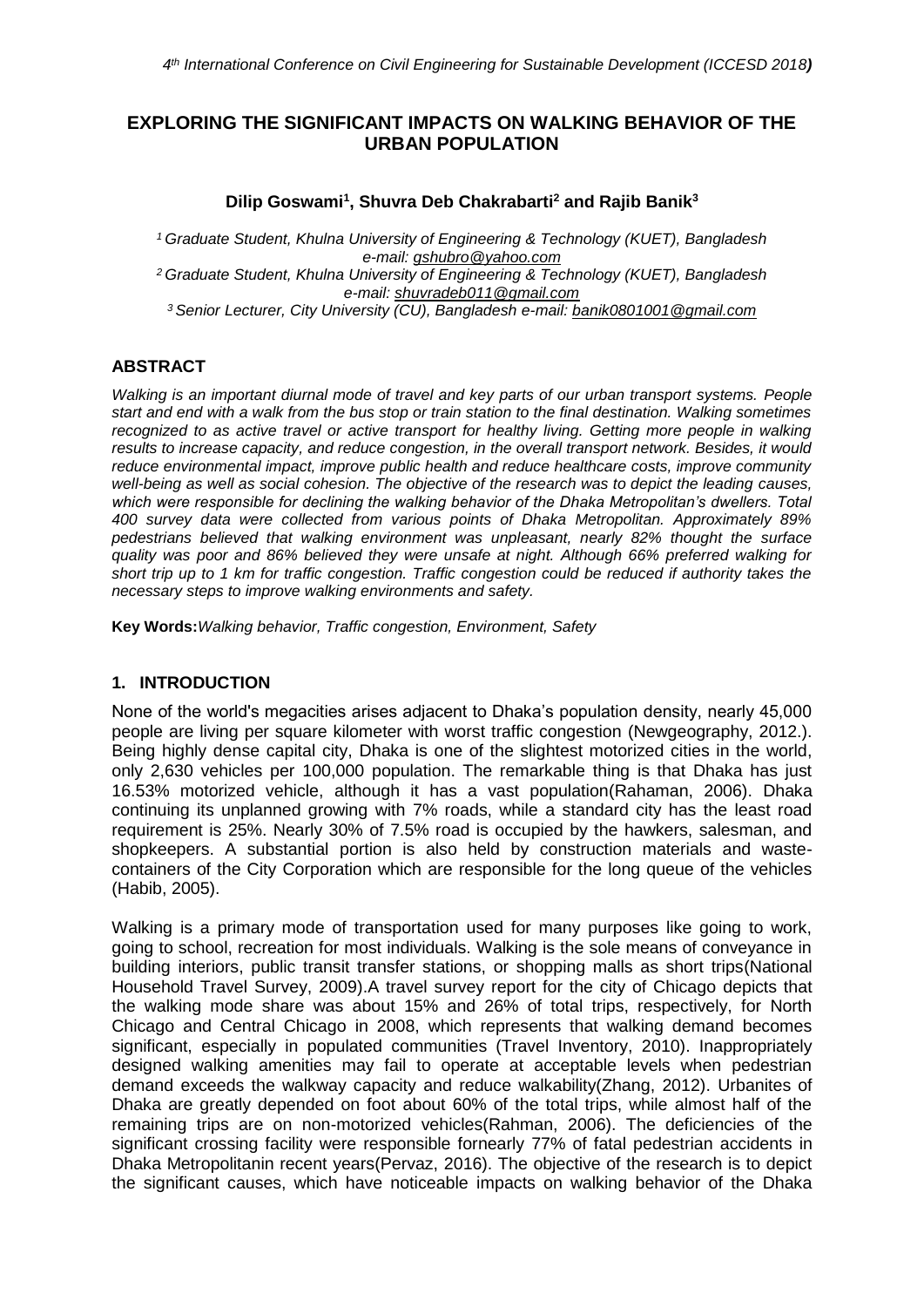Metropolitan's dwellers and suggest possible measures to improve walkability for healthy city livings.

### **2. METHODOLOGY**

The main theme of this study is to find out the impacts of environmental, operational and behavioral deficiencies on walking behavior of the city dwellers. Shahbag the junction of new and old Dhaka, New Market, and Dhanmondihave beenselected as study area.



Figure 1: Surveyor location selection for each major roads

In order to conduct this research, necessary data have been collected through face to face questionnaire survey. A questionnaire containing both close-ended and open-ended was prepared to collect data. The questionnaire was pretested before final data collection. Necessary suggestions from transportation experts had also been taken during the preparation of questionnaire. Data were collected at different timetable throughout the month of January 2017 to include various aging groups of the city. The target sample was 600 according to the demography and standard sample size practice. However, random data samples were restricted to 480 due to the unwillingness of the commuters, rush hour office/home movement, and other impending situations. After filtering the anomalies, the remaining final sample size was 400.



Figure 2: Flow diagram of methodology

### **3. FINDINGS AND ANALYSIS**

Qualitative and graphical analysis imparting the pedestrian behavior was carried out which substantially represented as below amongst at least 400 people.

### **3.1 Mode of Transport and Purpose of Walking**

The gender distribution of pedestrian which takes part during the field survey was about 76% of male and 24% of female. For smaller distance up to 1km traveling people of all ages relevantly like walking about 66%. Nearly 26% people preferred rickshaw as their mode of transport, and 8% favored other options for short distance.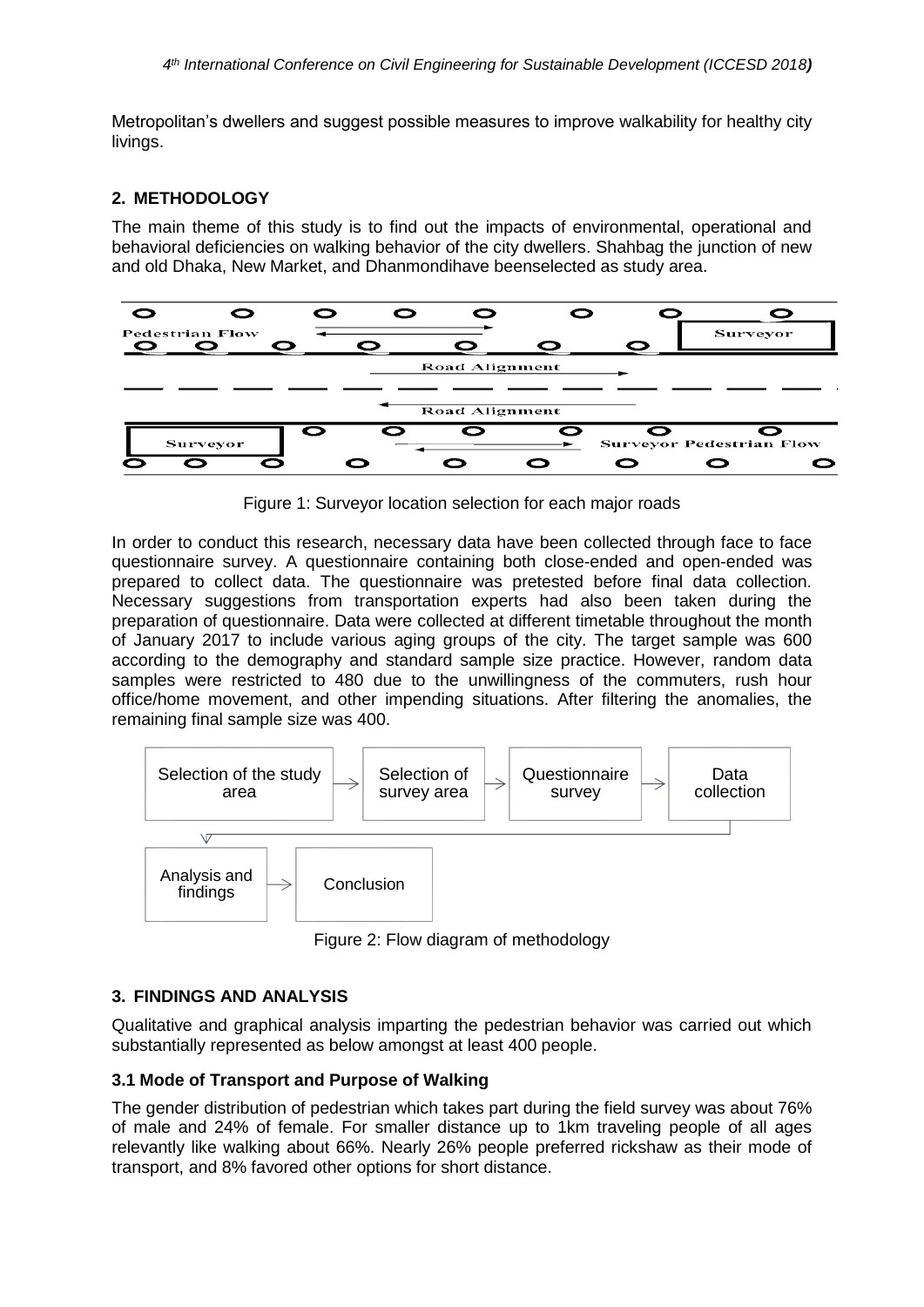

Figure 3: Purpose of walking

Most of the people took walking to go to work about 47% since at that time they inured with extreme traffic congestion and it is a knotty problem to get into public transports as it is overcrowded. In the cases of the vehicular traffic jam, most of the people choose to walk on feet as it is time-saving. In addition to, inadequate traffic regulation also bound people to be pedestrian. Mainly walking is mostly liked by the adult aged people about 22% as they find it a useful exercise. However, 3% and 5% people choose walking in the time of shopping and schooling. Nevertheless, the female pedestrian is on the increase as well as male.

## **3.2 Surface Quality and Widthof Footpath**

People would love to walk when its ambient is good enough. The rough surface of walking lane discourages people to walk which is a typical scenario in Dhaka. According to the survey, 82% pedestrian believed that the surface condition in Dhaka is poor. Undulating surface often leaves pedestrian to get injured during walking.In few areas, there was no pavement on the footpath, covered by debris.



Figure 4: Surface quality of walkway

The width of the footpath is enough to move toward quickly if there is no non-pedestrian activity take place. Nearly 55% width was good enough for footpath users to walk freely. Although in some locations about 10%, the width was narrowed that they need to use the primary carriageway of roads. Surface quality and width of the footpath plays an eminent role to decrease walking habit of the users.

### **3.3 Support Facility and Lighting Condition**

Pedestrian support facilities were in the very worst condition at Shahbag and New Market. Enough sitting is very important especially for aged people so that they can take some rest while they are walking. But such kind of amenities was absent. There were no potable water facilities for a thirsty pedestrian. About 77% people thought that pedestrian support facilities were inferior concerning other developing countries.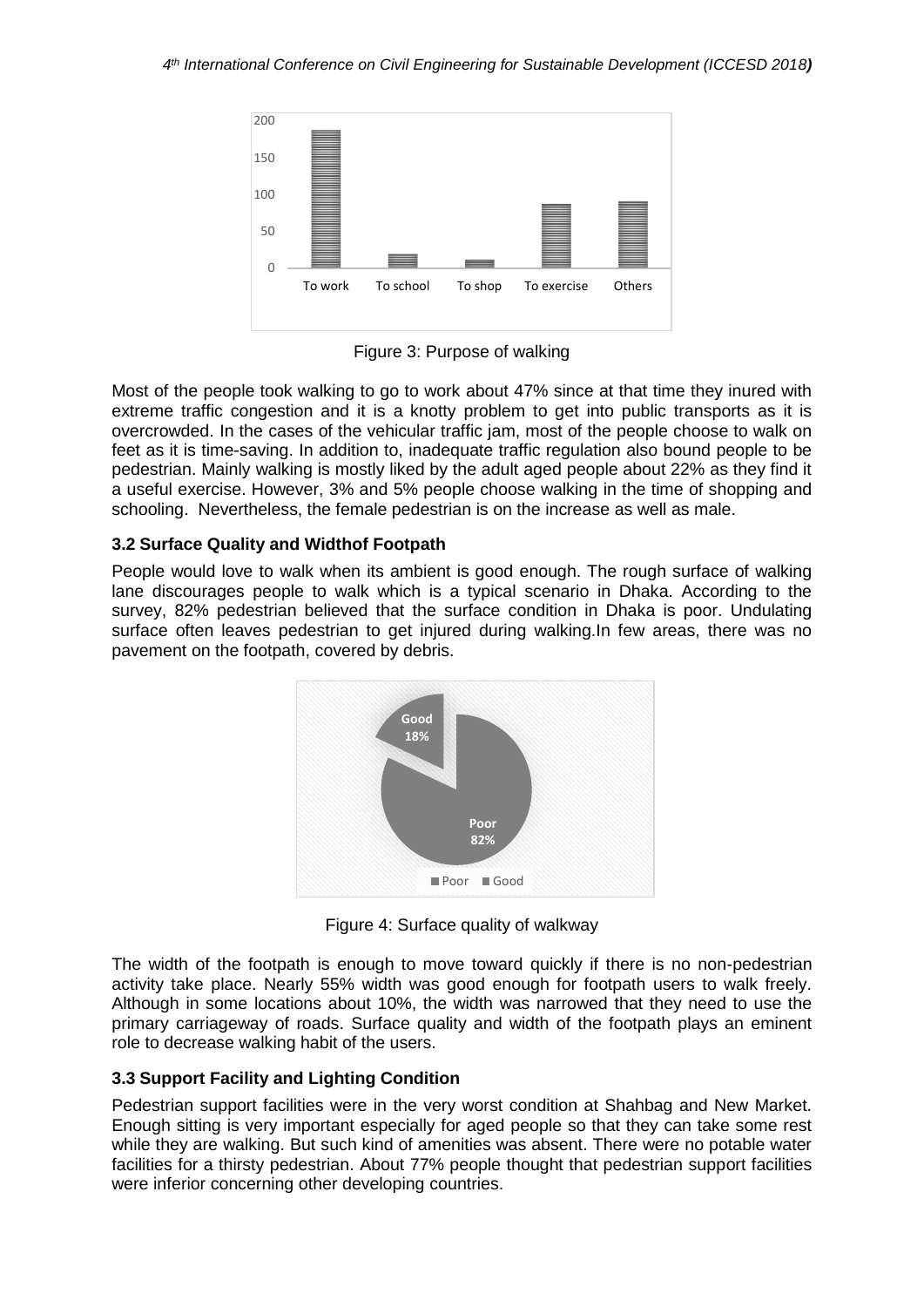

Figure 5: Support facility for pedestrian

Most of the road lamps were not working properly at night. Nearly 79% footpath users said that the lighting system enormously poor to walk safely.Both male and female felt unsafe at night. Larceny was very trite with pedestrians at night because of the deficiencies ofthe proper lighting system. According to their opinion, adequate installment of the lighting system and adequate safety measures is very crucial for users' safety.



Figure 6: Lighting system of footpath

# **3.4 Comfortableness During Walking**

Most of the footpaths are align with main roads, and the height of the walkways concerning carriage is shallow. Sometimes drivers drive their vehicles over the pathway when they fail to control that makes users' to feel uncomfortable.



Figure 7: Comfortableness during walking

When heavy vehicles (Bus, Truck, etc.) moves parallel with a pedestrian, nearly 73% felt highly uncomfortable because the conflict between heavy vehicles and the pedestrian was a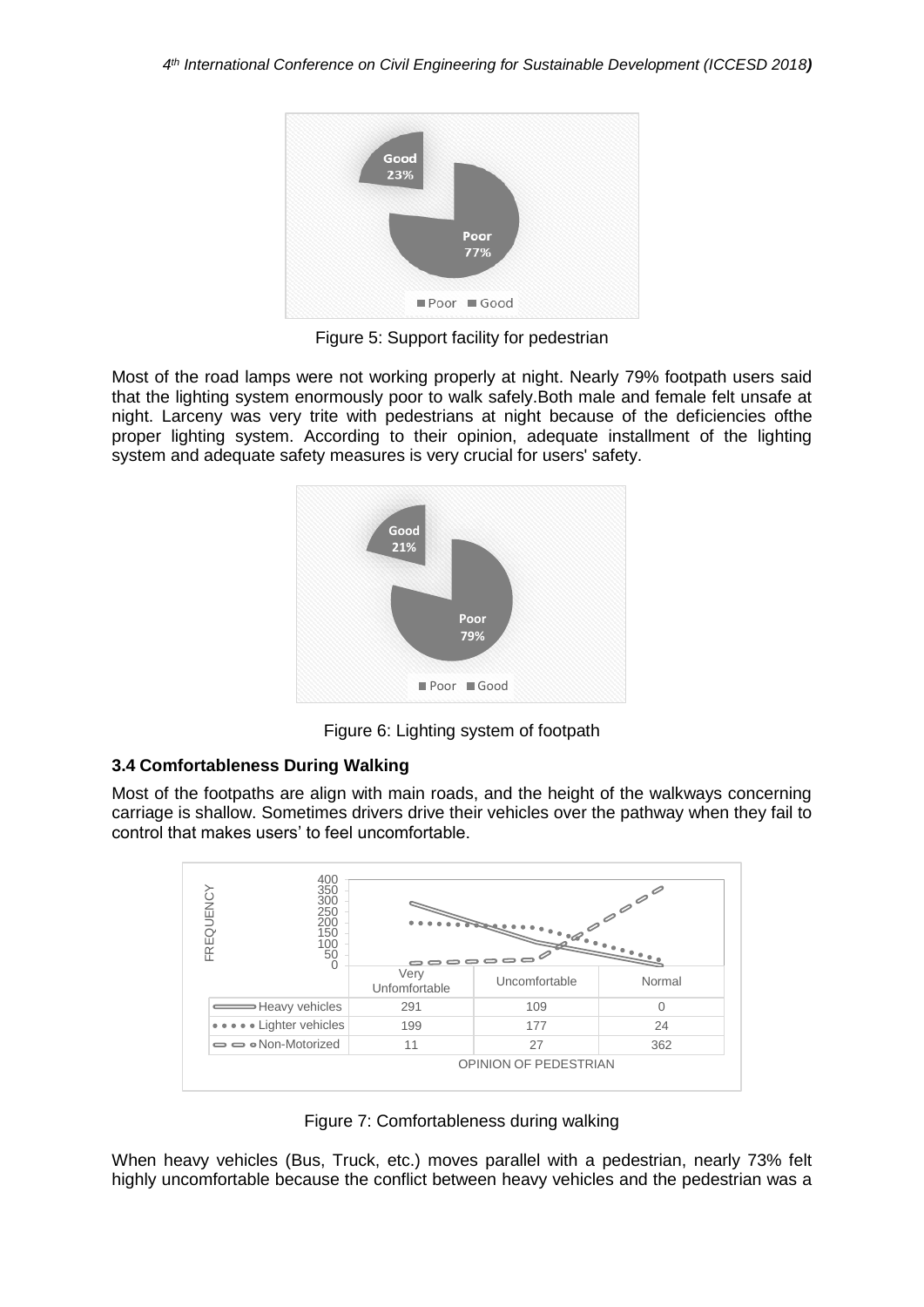typical scenario in Dhaka. Not a single rambler felt comfortable with heavy vehicles. Furthermore, 50% felt also extremely uneasy with lighter cars. On the other hand, 91% pedestrian felt comfortable with non-motorized vehicles because of its less vulnerability. Lane changing mostly occurs in Dhaka city in which people always cannot use the underpass or overpass, especially for time management. Intersections are readily available in Dhaka city where congestion become more responsible for hazardous accident substantially.

## **3.5 Environment of Footpath**

The context of the footpath is very crucial to impress its users. But in Dhaka may present the worst scenario concerning others Megacity. Nearly 89% pedestrian felt that the footpath environment was very unpleasant not only for the deficiency of amenities but also for its milieu. In some locations, authority used footpath as their dumping site. They kept their waste container on the footpath which produces the noxious smell. Children don't prefer those footpaths to walk.Vendors covered the footpath most of the important places at Shahbag and New Market to sell their goods. It created a huge problem on the normal flows of the pedestrians. At winter it is very difficult to walk along with roadway because of the dust on air. Shahbag area has poor cleanliness with the dirty surface. The environmental effect with aesthetic view imparts predominating criteria on the pedestrians generally as dirt roads and surfaces are avoided by the general people of all classes.



Figure 8: Environment of footpath

# **3.6 Pedestrian Safety and Security**

A large number of traffic accidents, about 62 % occurred in Dhaka with the pedestrian in last few years (Pervaz, 2016). The traffic accident is not the only concern of pedestrian, their personal security is one of the major issue in Dhaka. Then female harassment is another common issue in Dhaka in the recent time. About 89% of female felt uncomfortable when they walk lonely. Nearly 86% pedestrian felt overall safety and security for them extremely poor and acceptable for 11% users. Only 3% pedestrian thought current safety and security level good to use the pathway. Even male didn't feel comfortable to walk alone at night and in the early morning because of larceny. At that time they prefer another mode of transport as they feel safe to use it. Huge casualties occurred in Dhaka city at the time of road crossing. So the improvement of crossing facility should be taken as a first priority.